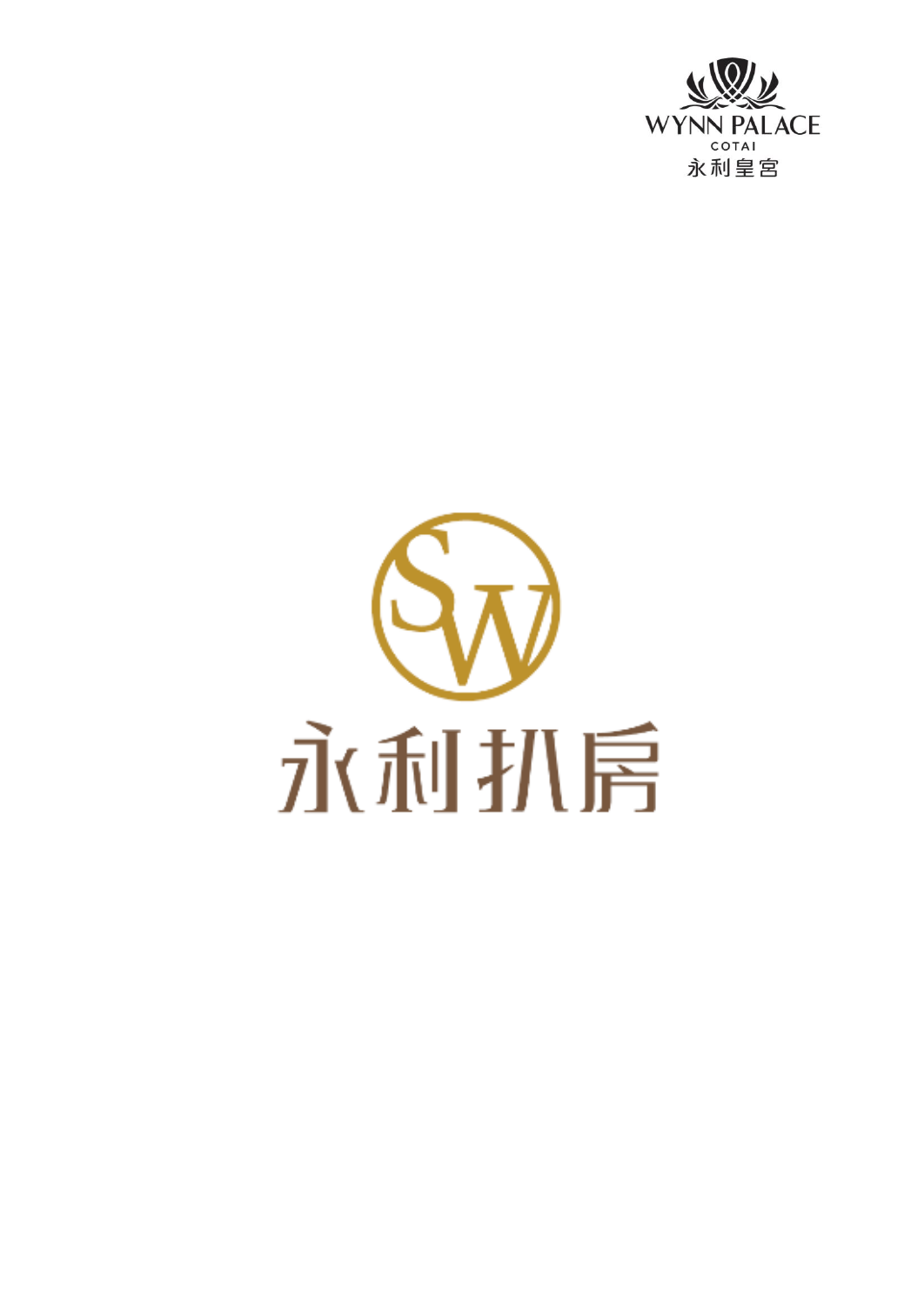



| Cuisine                 | American Steak/Seafood                                                                                                                                                                                                                                                                     |
|-------------------------|--------------------------------------------------------------------------------------------------------------------------------------------------------------------------------------------------------------------------------------------------------------------------------------------|
| <b>Executive Chef</b>   | Helder Sequeira Amaral                                                                                                                                                                                                                                                                     |
| Designer                | <b>TAL Studio</b>                                                                                                                                                                                                                                                                          |
| Design Features         | $\blacktriangleright$<br>SW Steakhouse is a reimagining of the classic American steakhouse in<br>a masculine, contemporary space with three private rooms.<br>The dining room features a spectacular theatrical animation with 3D<br>➤<br>mapping vignettes, themed around a waking dream. |
| Awards                  | One-Diamond Restaurant, Black Pearl Restaurant Guide 2022<br>Forbes Travel Guide Five-Star Restaurant 2020-2022<br>Forbes Travel Guide Four-Star Restaurant 2018-2019                                                                                                                      |
| <b>Seating Capacity</b> | 120<br>Dining Room seats 96<br>3 Private Rooms seat 24 in total                                                                                                                                                                                                                            |
| Dining Room / Bar Hours | Dinner: 5:30 p.m. to 11:00 p.m. from Thursday to Sunday<br>Closed from Monday to Wednesday                                                                                                                                                                                                 |
| Attire                  | Casual elegant; gentlemen are required to wear trousers, non-sleeveless<br>shirt and closed shoes. Sport hats are not permitted.                                                                                                                                                           |
| <b>Child Access</b>     | Children aged 10 and above are welcome.                                                                                                                                                                                                                                                    |
| <b>Payment Methods</b>  | Cash, China Union Pay, JCB, Visa, Master Card, American Express,<br>WeChat Pay, Alipay, Simple Pay electronic payment methods                                                                                                                                                              |
| Reservations            | Reservations recommended: (853) 8889 3663                                                                                                                                                                                                                                                  |
| <b>Press Contact</b>    | Serena Chin, Director - Public Relations<br>(853) 8889 3909 / serena.chin@wynnpalace.com                                                                                                                                                                                                   |
| Location                | North Esplanade, G/F<br>Wynn Palace, Avenida da Nave Desportiva, Cotai, Macau                                                                                                                                                                                                              |
| <b>Phone Number</b>     | (853) 8889 3628                                                                                                                                                                                                                                                                            |
| Website                 | www.wynnpalace.com                                                                                                                                                                                                                                                                         |